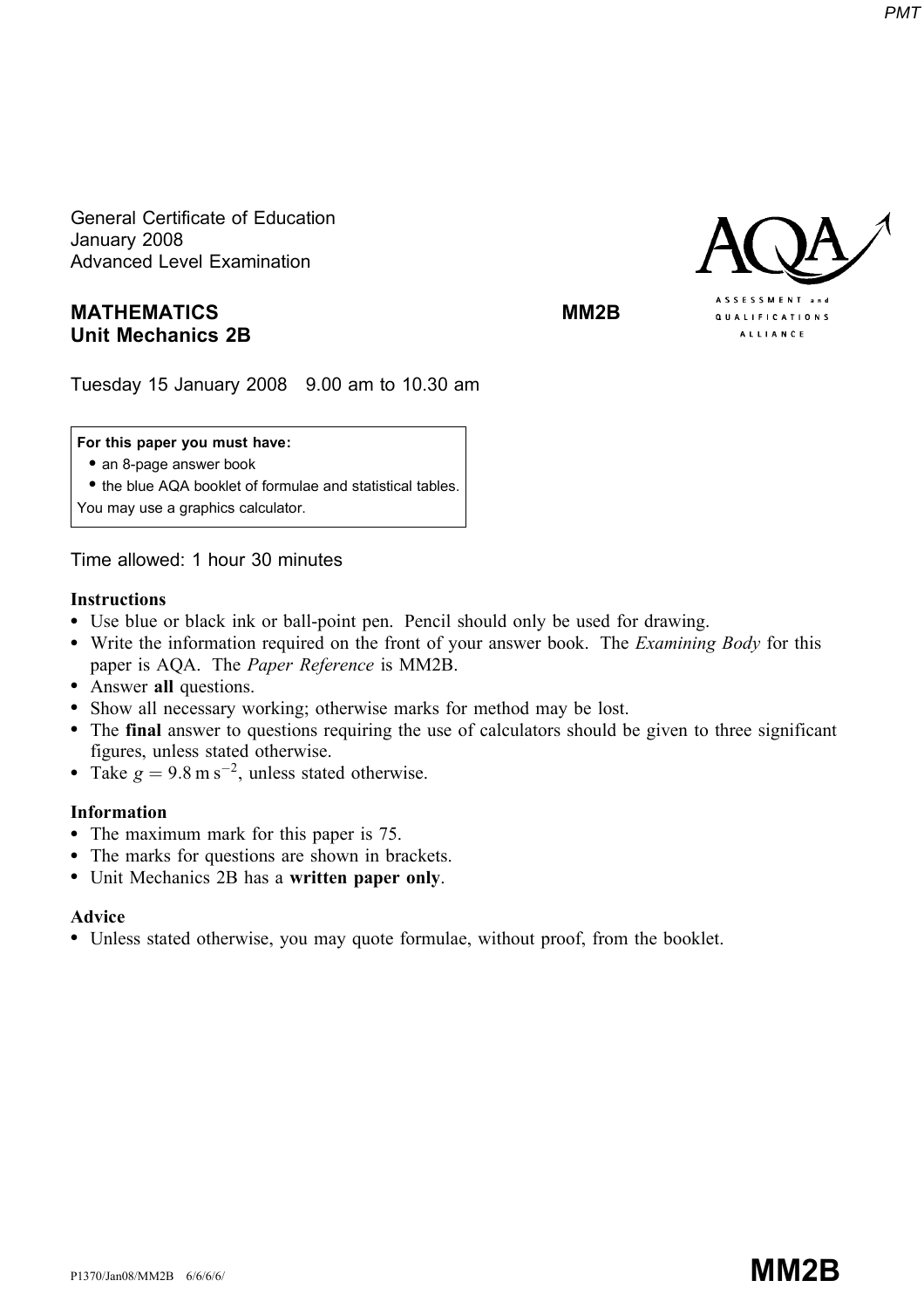## Answer all questions.

- 1 A ball is thrown vertically upwards from ground level with an initial speed of  $15 \text{ m s}^{-1}$ . The ball has a mass of 0.6 kg. Assume that the only force acting on the ball after it is thrown is its weight.
	- (a) Calculate the initial kinetic energy of the ball. (2 marks)
	- (b) By using conservation of energy, find the maximum height above ground level reached by the ball.  $(3 \text{ marks})$
	- (c) By using conservation of energy, find the kinetic energy and the speed of the ball when it is at a height of 3 m above ground level. (4 marks)
	- (d) State one modelling assumption which has been made. (1 mark)
- 2 A particle moves in a straight line and at time  $t$  it has velocity  $v$ , where

$$
v=3t^2-2\sin 3t+6
$$

- (a) (i) Find an expression for the acceleration of the particle at time t. (2 marks)
	- (ii) When  $t = \frac{\pi}{3}$ , show that the acceleration of the particle is  $2\pi + 6$ . (2 marks)
- (b) When  $t = 0$ , the particle is at the origin.

Find an expression for the displacement of the particle from the origin at time t.

(4 marks)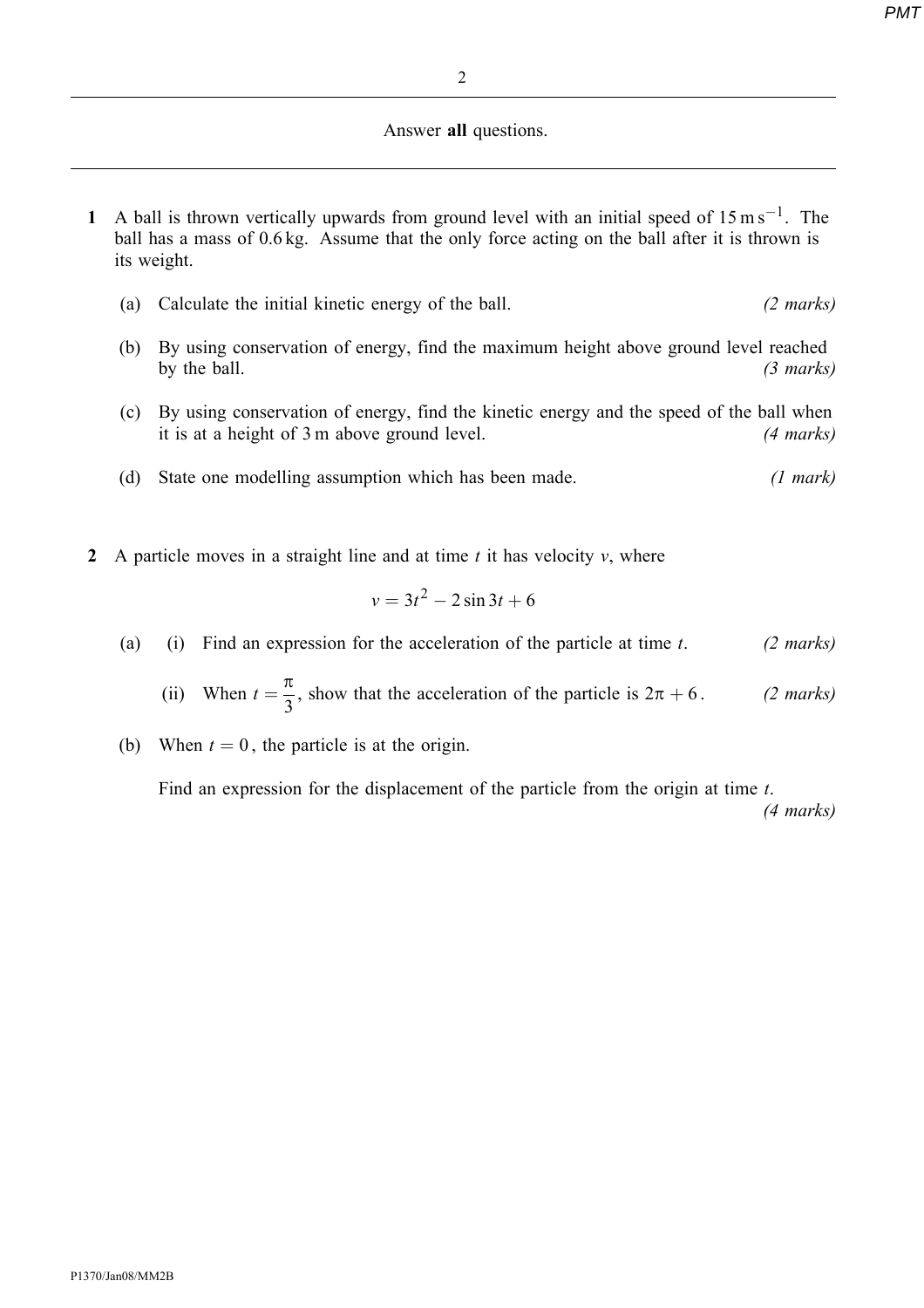3 A uniform ladder of length 4 metres and mass 20 kg rests in equilibrium with its foot, A, on a rough horizontal floor and its top leaning against a smooth vertical wall. The vertical plane containing the ladder is perpendicular to the wall and the angle between the ladder and the floor is  $60^\circ$ .

A man of mass  $80 \text{ kg}$  is standing at point C on the ladder. With the man in this position, the ladder is on the point of slipping. The coefficient of friction between the ladder and the floor is 0.4 . The man may be modelled as a particle at C.



- (a) Draw a diagram to show the forces acting on the ladder. (2 marks)
- (b) Show that the magnitude of the frictional force between the ladder and the ground is  $392 \text{ N.}$  (3 marks)
- (c) Find the distance  $AC$ . (6 marks)
- 4 A particle moves in a horizontal plane under the action of a single force, F newtons. The unit vectors  $\mathbf i$  and  $\mathbf j$  are directed east and north respectively. At time  $t$  seconds, the position vector, r metres, of the particle is given by

$$
\mathbf{r} = (t^3 - 3t^2 + 4)\mathbf{i} + (4t + t^2)\mathbf{j}
$$

|     | (a) Find an expression for the velocity of the particle at time $t$ . | $(2 \text{ marks})$ |
|-----|-----------------------------------------------------------------------|---------------------|
| (b) | The mass of the particle is 3 kg.                                     |                     |
|     | Find an expression for $\bf{F}$ at time t.<br>(1)                     | $(3 \text{ marks})$ |
|     | Find the magnitude of <b>F</b> when $t = 3$ .<br>(11)                 | $(2 \text{ marks})$ |
| (c) | Find the value of $t$ when $\bf{F}$ acts due north.                   | $(2 \text{ marks})$ |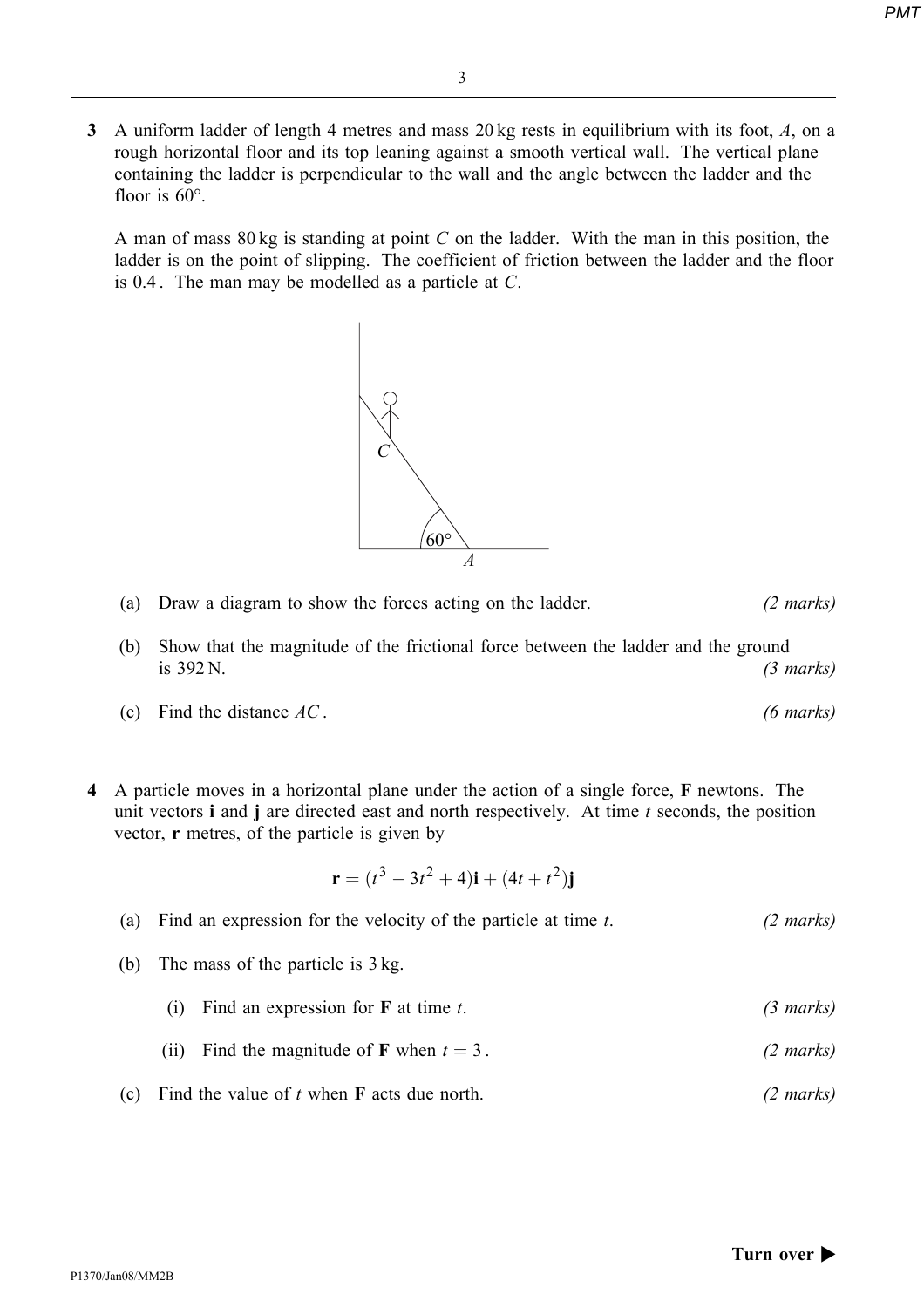5 Two light inextensible strings, of lengths 0.4 m and 0.2 m, each have one end attached to a particle, P, of mass  $4 \text{ kg}$ . The other ends of the strings are attached to the points A and B respectively. The point  $A$  is vertically above the point  $B$ . The particle moves in a horizontal circle, centre B and radius 0.2 m, at a speed of  $2 \text{ m s}^{-1}$ . The particle and strings are shown in the diagram.



- (a) Calculate the magnitude of the acceleration of the particle. (2 marks)
- (b) Show that the tension in string  $PA$  is  $45.3$  N, correct to three significant figures.

(4 marks)

- (c) Find the tension in string  $PB$ . (3 marks)
- 6 A light elastic string has one end attached to a point A fixed on a smooth plane inclined at  $30^\circ$  to the horizontal. The other end of the string is attached to a particle of mass 6 kg. The elastic string has natural length 4 metres and modulus of elasticity 300 newtons.

The particle is pulled down the plane in the direction of the line of greatest slope through A. The particle is released from rest when it is 5.5 metres from A.



- (a) Calculate the elastic potential energy of the string when the particle is 5.5 metres from the point  $A$ . (2 marks)
- (b) Show that the speed of the particle when the string becomes slack is  $3.66 \text{ m s}^{-1}$ , correct to three significant figures. (5 marks)
- (c) Show that the particle will **not** reach point A in the subsequent motion. (3 marks)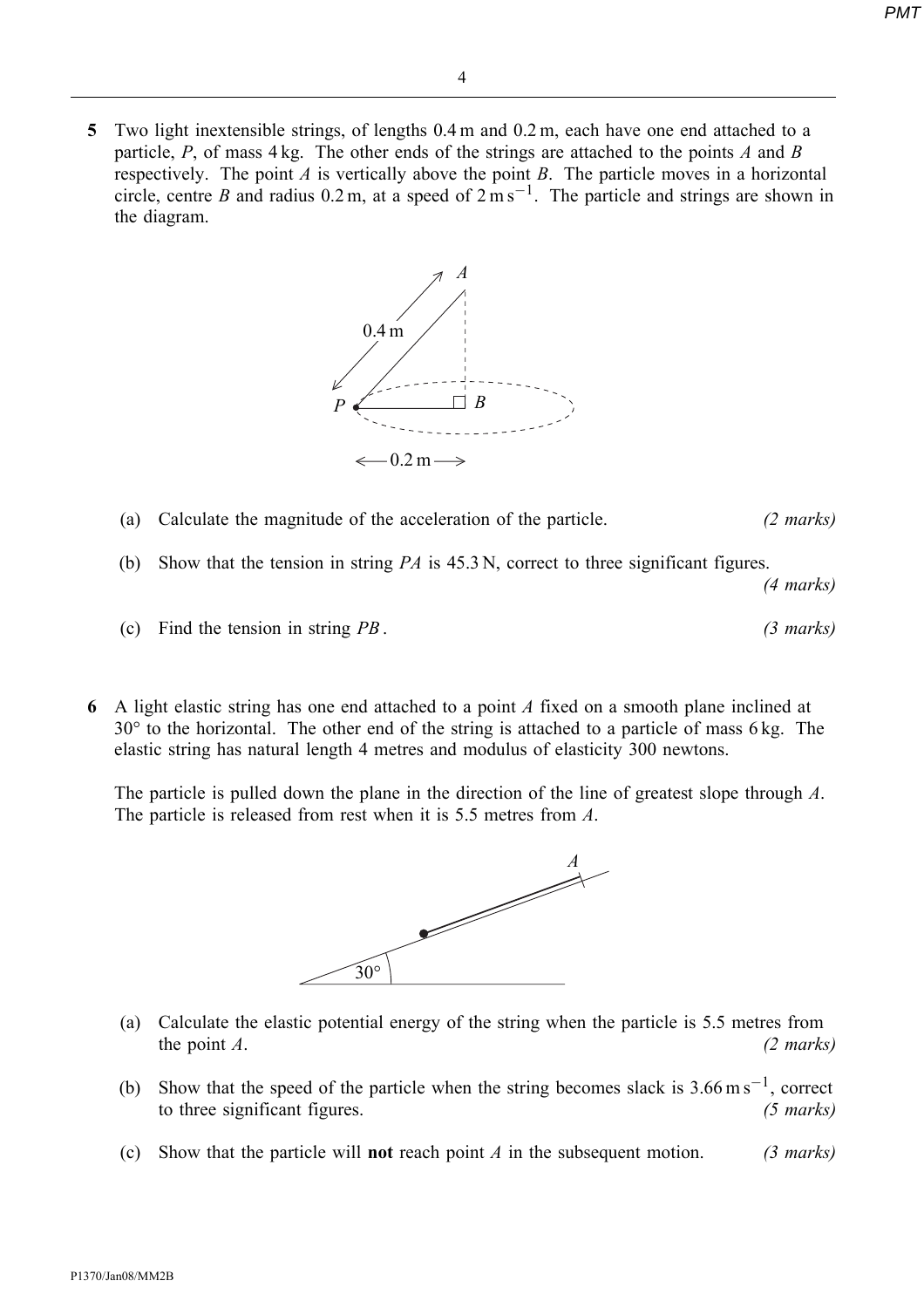7 A light inextensible string, of length  $a$ , has one end attached to a fixed point  $O$ . A particle, of mass  $m$ , is attached to the other end. The particle is moving in a vertical circle, centre  $O$ . When the particle is at  $B$ , vertically above  $O$ , the string is taut and the particle is moving with speed  $3\sqrt{ag}$ .



- (a) Find, in terms of g and a, the speed of the particle at the lowest point,  $A$ , of its path. (4 marks)
- (b) Find, in terms of g and m, the tension in the string when the particle is at A. (4 marks)
- 8 A car of mass 600 kg is driven along a straight horizontal road. The resistance to motion of the car is  $kv^2$  newtons, where  $v \text{ m s}^{-1}$  is the velocity of the car at time t seconds and k is a constant.
	- (a) When the engine of the car has power 8 kW, show that the equation of motion of the car is

$$
600\frac{dv}{dt} - \frac{8000}{v} + kv^2 = 0
$$
 (4 marks)

- (b) When the velocity of the car is  $20 \text{ m s}^{-1}$ , the engine is turned off.
	- (i) Show that the equation of motion of the car now becomes

$$
600\frac{\mathrm{d}v}{\mathrm{d}t} = -kv^2 \tag{1 mark}
$$

(ii) Find, in terms of k, the time taken for the velocity of the car to drop to  $10 \text{ m s}^{-1}$ . (5 marks)

#### END OF QUESTIONS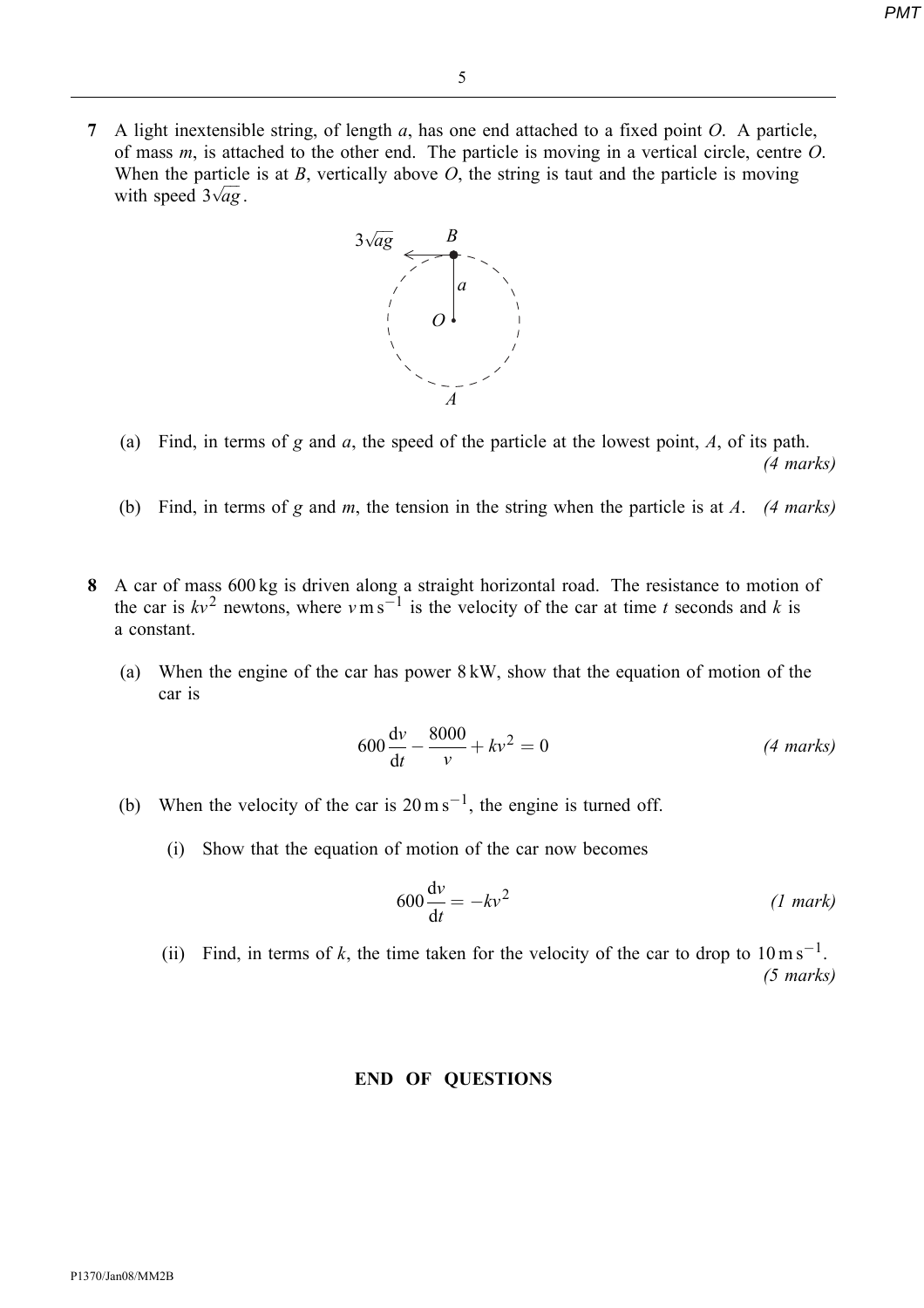There are no questions printed on this page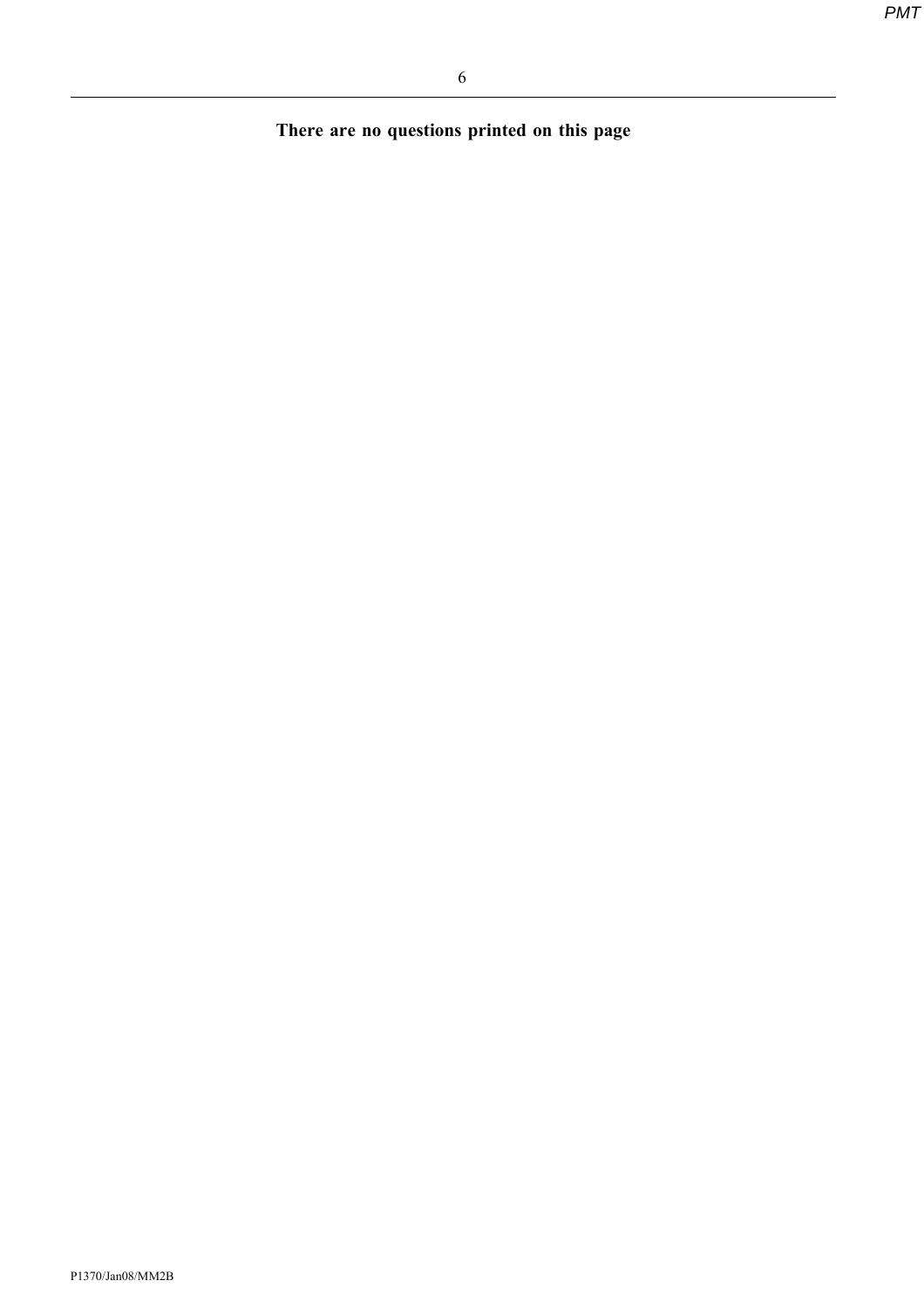There are no questions printed on this page